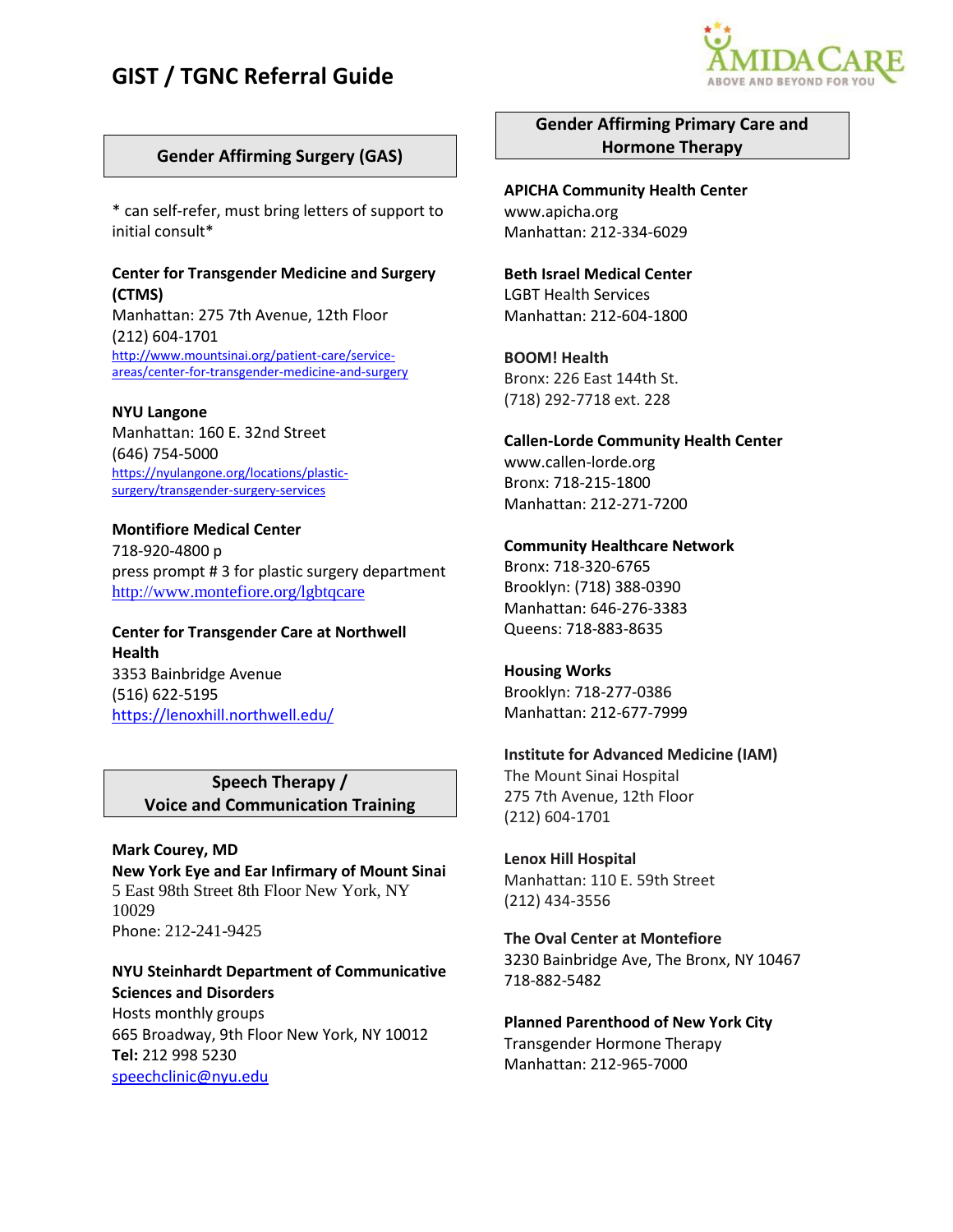# **GIST / TGNC Referral Guide**



## **Name & Gender Marker Changes**

**•New York Legal Assistance Group LeGal Walk-In Legal Clinic** 

**New York LGBT Community Center**  208 West 13th Street, New York, NY Tuesdays 6:00 pm-8:00 pm www.nylag.org Manhattan: 212-613-5000 Trans Legal Clinic To reach a case handler, please call 212.613.5000

# **Transgender Legal Defense**

**and Education Fund**  Name Change Project \*name changes only\* www.transgenderlegal.org Manhattan: 646-862-9396 http://www.tldef.org/namechange

#### **Sylvia Rivera Law Project**

www.slrp.org Manhattan: 212-337-8550 SRLP has detailed explanations of the process in NYC in English & Spanish at **srlp.org/resources/namechange.**

## **Legal Aid**

**Sylvia Rivera Law Project**  www.slrp.org Manhattan: 212-337-8550

**Transgender Legal Defense and Education Fund**  www.transgenderlegal.org Manhattan: 646-862-9396

**Lambda Legal**  www.lambdalegal.org Manhattan: 212-809-8585

**Legal-Aid Society**  (212) 577-3300

## **Reporting Discrimination**

#### **NYC Commission on Human Rights**

www.nyc.gov/html/cchr 311 or (212) 306-7450 *Call to file NYC human* 

#### **NYS Division of Human Rights**

www.dhr.ny.gov Bronx: One Fordham Plaza, 4th Floor (718) 741-8400 / TDD: (718) 741-8300

### **Gender Affirming Clothing**

**Translatina Network – Free Community Closet**  www.translatinanetwork.org 347-728-0114

## **Family Planning**

#### **LGBT Community Center: Center Families**

www.gaycenter.org/families Manhattan: 208 West 13th St. (212) 620-7310 Support groups (TGNC Parenting Group, Parenting Support and Networking, and more); support for family-making processes (insemination, adoption, fostering,); financial planning; and events for families with young children.

#### **Callen-Lorde Community Health Center Alternative Insemination Clinic**

www.callen-lorde.org Manhattan: 356 W. 18th St. (212) 271-7200 *Transgender Sexual Health Clinic, including routine trans-sensitive gyn services, screenings, and alternative insemination program.*